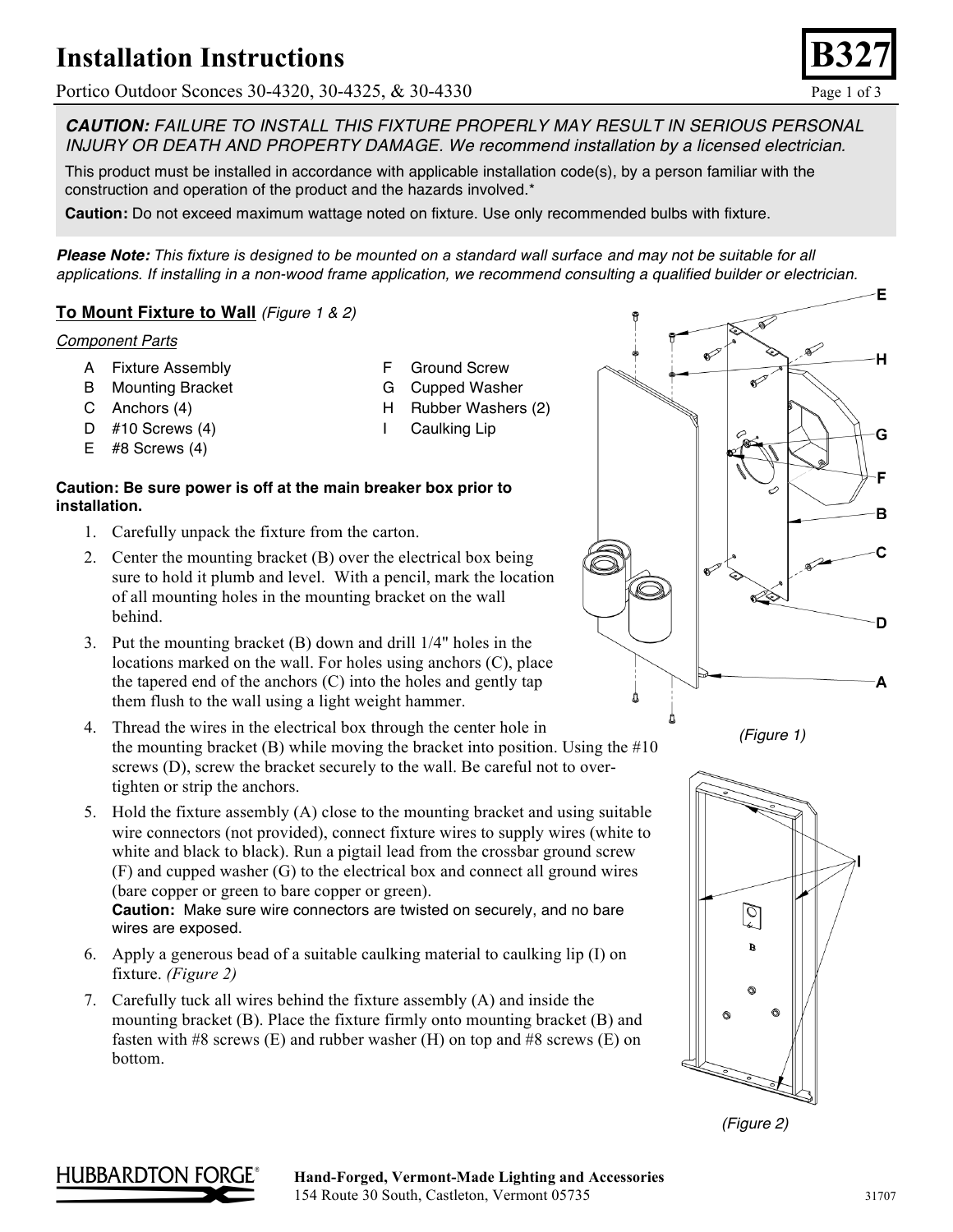# **Installation Instructions**

Portico Outdoor Sconces 30-4320, 30-4325, & 30-4330 Page 2 of 3

## **To Install Outer Glass** *(Figure 3)*

#### *Component Parts*

- J Front Cage
- K Stud (4)
- L Glass Panel (3)
- M Rubber Washer (4)
- N Metal Washer (4)
- O O-Ring (4)
- P Knurled Ball (4)
- 1. Remove knurled balls (P), o-rings (O), and metal washers from studs (K) and retain for later use. Leave rubber washers (M) on studs (K). *(Parts ship installed.)*
- 2. Slide glass panel (L) up into front cage (J) until holes in glass align with studs (K).
- 3. Place metal washer (N) followed by o-ring (O) onto studs (K).
- 4. Secure with knurled ball (P).
- 5. Repeat with remaining glass panels (L).



## **To Install Inner Glass** *(Figure 4 & 4A)*

#### *Component Parts*

- A Fixture Assembly
- Q Socket
- R Inner Glass
- S O-Ring
- T Fixture Cup
- 1. Install bulb into socket (Q). *(bulbs not provided)*
- *2.* Stretch and roll two o-rings (S) onto inner glass (R). *Note: leave o-rings near bottom of glass so o-rings aren't visible after installation.*
- 3. Slip inner glass (R) over bulb and socket (Q) until orings (S) are inside of the fixture cup (R).
- 4. Repeat on remaining sockets if necessary.





*(Figure 4) (Figure 4A)*



### Hand-Forged, Vermont-Made Lighting and Accessories 154 Route 30 South, Castleton, Vermont 05735 31707

*(continued)*